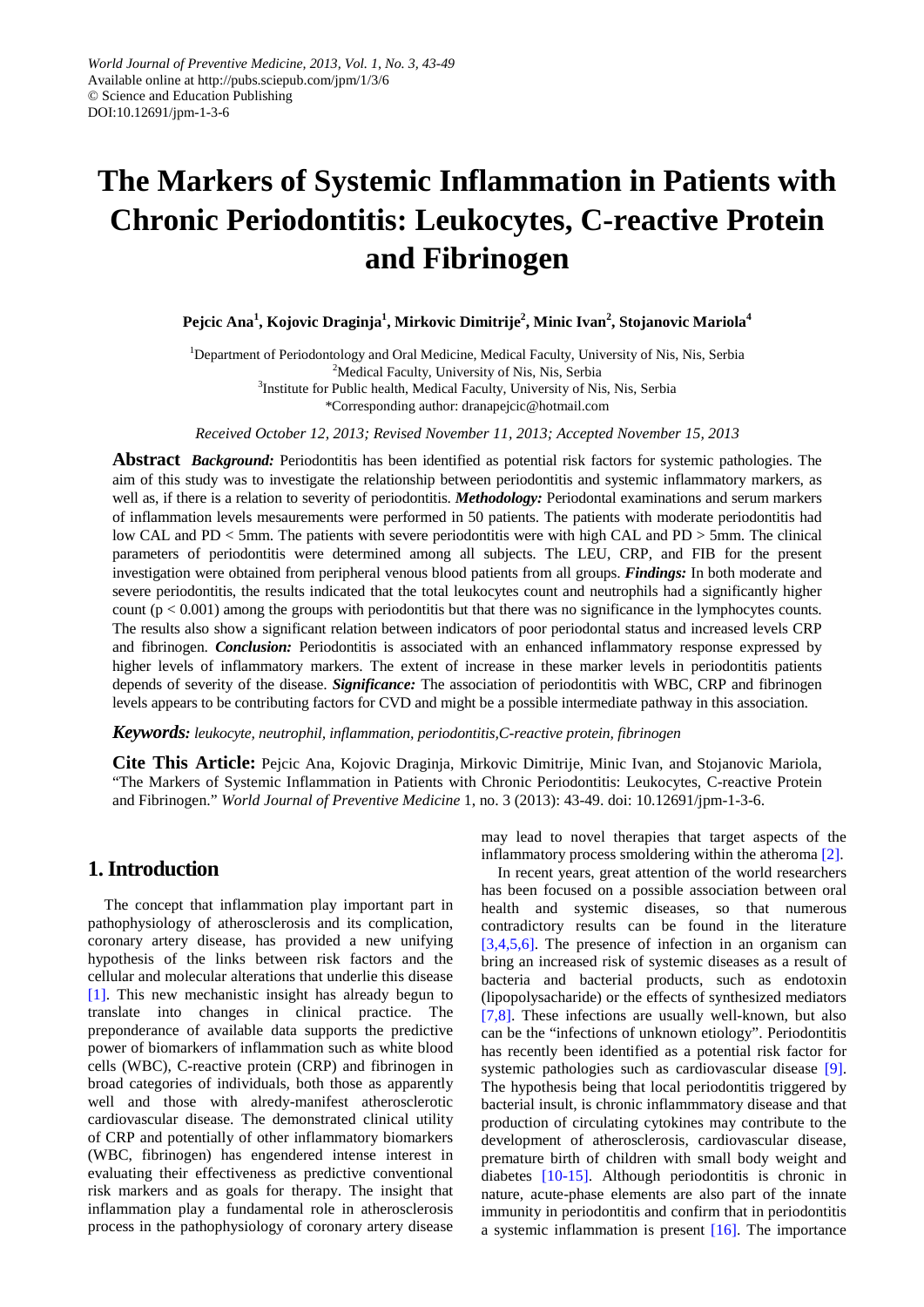of the association between periodontal disease, as a local infection, and systemic diseases requires further investigations and opens new possibilities for an old concept, that is a "focal infection" [\[9,17\].](#page-5-4)

Most studies have examined the relation between periodontitis and markers of systemic inflammation in predominantly race/ethnicity population [\[18\].](#page-5-7) Whether this association exists in a Serbian populations is not well documented. We hypothesized that periodontitis may result in an enhanced systemic inflammatory response with higher levels markers of systemic inflammation (leukocytes, C-reactive protein and fibrinogen) in Serbian population in Nis.

The aim of this pilot study was to investigate and compare levels of systemic inflammation markers (the total count of leukocytes, neutrophils, CRP and fibrinogen) in the peripheral blood of patients suffering from different forms of severity of chronic periodontitis. A second aim was to evaluate whether level markers of inflammation were in a relation to severity of periodontitis in a Serbian population in Nis.

# **2. Material and Methods**

## **2.1. Choice of Patients**

The investigation included the total of 75 patients, fifty subjects with periodontitis (22 females and 28 males) and 25 persons without periodontitis (11 women and 14 men), chosen from the patients who visited for the first time the Department of Periodontology and Oral Medicine, of Medical Faculty in Nis. After being informed on the purpose of the study, all patients gave informed consent. The study protocol was approved by the Ethical committee of Medical Faculty in Nis, Serbia (No:01- 2800-5).

Exclusion criteria was any dental treatment during the past 6 months. Patients were also free from other infections, inflammatory diseases, diabetes mellitus, malignancy, cardiovascular disease and antiinflammatory and antibiotics treatment.

The patients were examined and grouped according to their periodontal status. This classification was based on an original index of severity of periodontal disease based on several references [\[5,19,20\].](#page-5-8) Thus, the patients were classified into two groups: I group ( $n = 24$  patients) are patients with moderate periodontitis with pocket depth  $< 5$ mm and with moderate mean clinical attachment loss  $(2.0)$ mm). The second group ( $n = 26$  patients) are those with severe periodontitis with pocket depth  $> 5$  mm and with high mean attachment loss (3.0 mm).The third group included 25 subjects without periodontitis and gingival sulcus  $<$  2 mm.

## **2.2. Periodontal Research**

All the patients were examined at the beginning, when they came to the Department for the first time. Clinical research involved the measuring of the periodontal pockets depth (PPD) at six points per teeth and bleeding on probing (BOP). Bleeding on probing (BOP) was measure if bleeding occurred immediately after probing from pocket depth, and it was reported as positive. The gingival bleeding index was categorized into: 0-no bleeding, 1-bleeding 10sec after probing, 2–bleeding whitin probing and 3 – posibility of spontaneuos bleeding.

Periodontal pocket depth was measured with a standard periodontal probe (Michigen 0). Periodontal pocket depth < 5mm (moderate periodontitis) and > 5mm (severe periodontitris) were measured as the distance in millimeters from the free gingival margin to the bottom of the pocket.

Attachment loss (AL) was measured with a standard periodontal probe within as the distance in millimeters from the cemento-enamel junction to the bottom of the pocket. The value  $<$  3 mm was for moderate periodontitis and > 3 mm for severe periodontitis.

Control group (healthy gingiva) was without bleeding on probing, gingival sulcus < 2mm, and no attachment loss.

## **2.3. Biochemical Analysis**

The samples of peripheral vein blood for the determination of the total leukocyte and neutrophile count, CRP levels and fibrinogen, were taken according to the statndard methods in the morning hours, and were processed in the Central laboratory for biochemical researches, Clinical Center Nis. The values used for the analysis were mean values obtained for these markers. For the total leukocyte count the vaule was  $6.5x10^{9}/l$ , and for fractions in the leukocyte formula the values were the following:  $4.7x10^{9}/1$  for neutrophiles, and  $2.4x10^{9}/$  for lymphocytes.

Serum CRP concetration was quantified in milligrams per liter using radial immunodiffusion assay. Thus, for study purposes, CRP levels were used to divide patients in low (CRP concentrations < 5 mg/l) and high levels categories (CRP concentrations  $> 5$  mg/l), and for fibrinogen serum concentracion is 2-4g/ml according to data of Central Clinical Biochemical Laboratory of University Clinic in Nis. Demographic variables included age, sex, and the body mass index (weight-kg/height- $m^2$ ).

#### **2.4. Statistical Analysis**

Statistical analysis was performed by descriptive and analytical statistical methods by using the standard program for data processing - MS EXCEL and program package SPSS version 10.0. The following statistical parameters were analyzed: arithmetic mean (Xm), standard deviation (SD), coefficient of variation (CV), and varia tion interval (min-max).

Testing the frequency of occurence was performed by  $\chi^2$  test. Testing the mean values was conducted by variance analysis, with the following homogenous post hoc (ANOVA) test or Kruskal-Wallis test for inhomogenous data. We compared characteristics of the study groups using, and chi-square test for categorical data, and analysis of variance for continuous data. We evaluated potential confounders by using the Dunnet T3 test. Potential confounders considered in these analyses were age, gender, body mass index (BMI).

## **3. Results**

#### **3.1. Periodontal Clinical Parameters**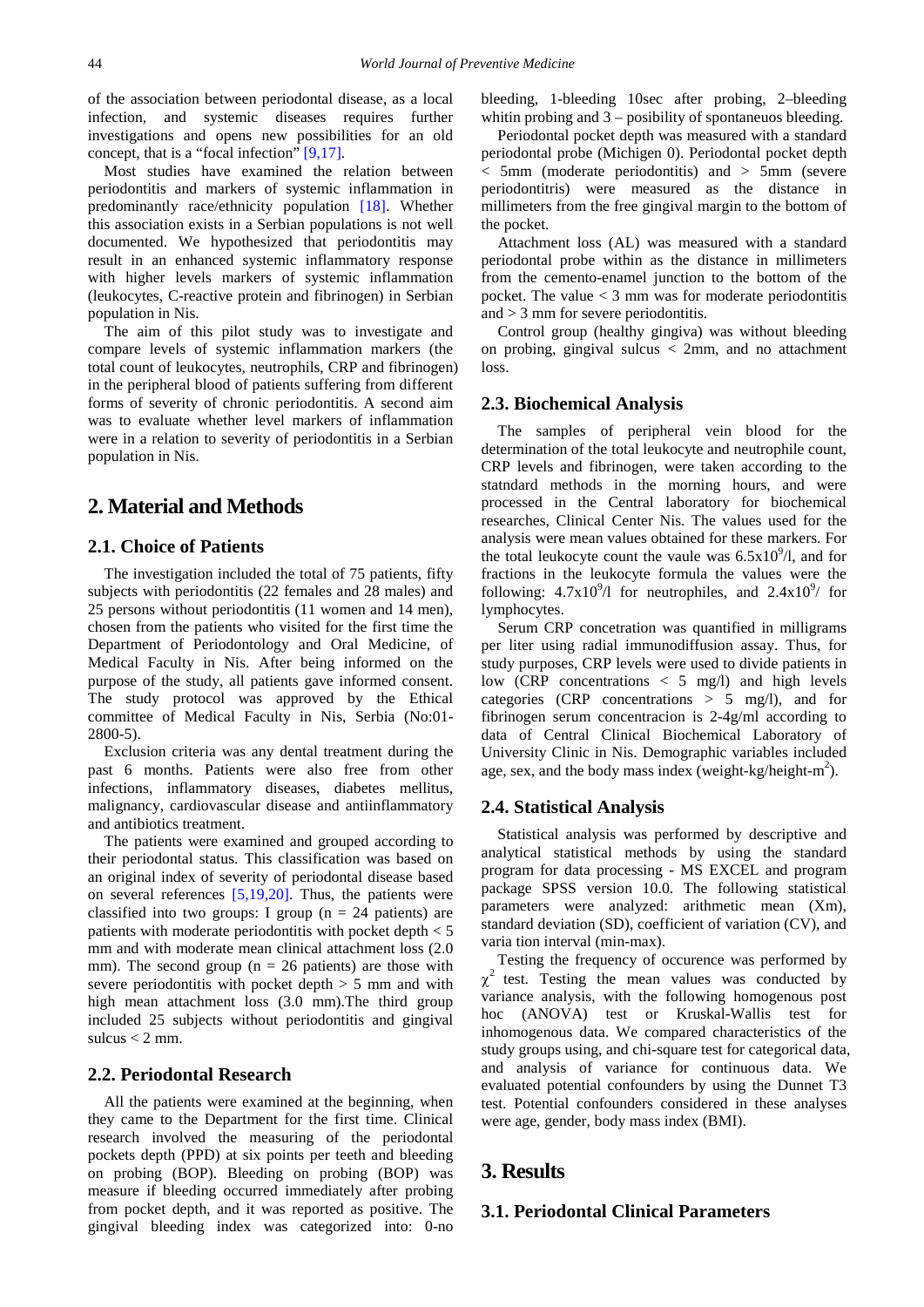In both groups of patients suffering from periodontitis there were evident changes in the values of the analyzed clinical parameters of periodontitis compared to the group of individuals with healthy periodontium. The elevated values of DPP and BOP are presented i[n Table 1.](#page-2-0)

<span id="page-2-0"></span>

| Periodontal pockets depths - PPD |                                  |      |           |                        |      |            |                                      |  |  |
|----------------------------------|----------------------------------|------|-----------|------------------------|------|------------|--------------------------------------|--|--|
| Group                            | $N^{\rm o}$                      | Xm   | <b>SD</b> | $\mathbf{C}\mathbf{V}$ | Min  | <b>Max</b> | <b>ANOVA</b>                         |  |  |
| I Moderate PD                    | 24                               | 3.91 | 0.36      | 9.29                   | 3.1  | 4.3        |                                      |  |  |
| II Severe PD                     | 26                               | 5.65 | 0.57      | 10.04                  | 5.1  | 7.0        | $F = 221.03$                         |  |  |
| <b>III</b> Healthy               | 25                               | 2.41 | 0.28      | 11.73                  | 2.0  | 2.8        | $p = 0.000$<br>p < 0.001             |  |  |
| Total                            | 75                               | 3.99 | 1.39      | 35.05                  | 2.0  | 7.0        |                                      |  |  |
|                                  | <b>Bleeding on probing - BOP</b> |      |           |                        |      |            |                                      |  |  |
| Group                            | $N^{\rm o}$                      | Xm   | <b>SD</b> | CV                     | Min  | <b>Max</b> | <b>Kruskal Wallis Test</b>           |  |  |
| I Moderate PD                    | 24                               | 1.13 | 0.35      | 31.06                  | 0.50 | 1.70       |                                      |  |  |
| II Severe PD                     | 26                               | 1.61 | 0.51      | 31.51                  | 1.00 | 2.50       | $Chi-Square = 20.708$<br>$p = 0.000$ |  |  |
| <b>III</b> Healthy               | 25                               | 0.19 | 0.11      | 54.85                  | 0.10 | 0.40       | p < 0.001                            |  |  |
| Total                            | 75                               | 1.15 | 0.66      | 57.95                  | 0.10 | 2.50       |                                      |  |  |

**Table 1. Mean values of clinical parameters (periodontal pockets depths and bleeding on probing) in all examinees**

*Footnotes:* **PPD** – periodontal pocket depth; **PD** – periodontitis;  $N^{\circ}$  – number of examiners;  $Xm$  – arithmetic mean;  $BOP$  – bleeding on probing;  $SD$  – standard deviation; **CV** – coefficient of variation; **Min** – minimum; **Max** – maximum

In both groups of patients with periodontitis, the values of clinical parameters of periodontitis were elevated compared to the group of individuals with healthy gums.

There was a difference in these values between the groups of patients with periodontitis. In the severe form of periodontitis the values of clinical parameters were considerably higher in comparison to its moderate form.

The patients with severe form periodontitis, when compared to the patients with moderate form of periodontitis, had deeper periodontal pockets (II-5.65; I-3.91) (Tab.1), more bleeding on probing (II-1.61; I-1.13) (Tab.1). These values are in conformity with the clinical definition of both forms of periodontitis. The values obtained for the group of examinees with healthy parodont confirmed a relatively healthy paradontium (PPD-2.41; BOP-0.19).

#### **3.2. Results of Biochemical Analysis**

In both groups of patients with periodontitis, with evident clinical symptoms of periodontitis which were determined by clinical parameters, the elevated total leukocyte and neutrophil counts were obtained (II-8.95x10<sup>9</sup>/l; I-7.60 x10<sup>9</sup>/l; i II-6.96x10<sup>9</sup>/l; I-5.29x10na 9/1) compared to the group of healthy examinees  $(I-6.70 \times 10^{9}/l)$ ;  $I - 2.27 \times 10^9$ /l).

| Table 2. Mean values of biochemical parameteres (leukocytes, neutrophils, lymphocytes) in all patients |             |  |  |
|--------------------------------------------------------------------------------------------------------|-------------|--|--|
|                                                                                                        | Louiseartes |  |  |

| Leunocytes         |                           |      |           |                    |      |       |                                      |
|--------------------|---------------------------|------|-----------|--------------------|------|-------|--------------------------------------|
| Group              | $\mathbf{N}^{\mathrm{o}}$ | Xm   | SD        | CV                 | Min  | Max   | <b>Kruskal Wallis Test</b>           |
| I Moderate PD      | 24                        | 7.60 | 2.44      | 32.10              | 4.80 | 14.20 |                                      |
| II Severe PD       | 26                        | 8.95 | 3.41      | 38.08              | 4.41 | 14.30 | Chi-Square $=$ 3.469<br>$p = 0.176$  |
| <b>III</b> Healthy | 25                        | 6.70 | 1.44      | 21.53              | 4.00 | 9.00  | p > 0.05                             |
| Total              | 75                        | 7.75 | 2.67      | 34.44              | 4.00 | 14.30 |                                      |
|                    |                           |      |           | <b>Neutrophils</b> |      |       |                                      |
| Group              | $\mathbf{N}^{\text{o}}$   | Xm   | SD        | <b>CV</b>          | Min  | Max   | <b>Kruskal Wallis Test</b>           |
| I Moderate PD      | 24                        | 5.29 | 2.36      | 44.57              | 2.82 | 11.60 |                                      |
| II Severe PD       | 26                        | 6.96 | 2.87      | 41.25              | 3.33 | 12.80 | Chi-Square $= 29.057$<br>$p = 0.000$ |
| <b>III</b> Healthy | 25                        | 2.27 | 0.83      | 36.78              | 0.57 | 3.56  | p < 0.001                            |
| Total              | 75                        | 4.84 | 2.91      | 60.14              | 0.57 | 12.80 |                                      |
| Lymphocytes        |                           |      |           |                    |      |       |                                      |
| Group              | $\mathbf{N}^{\text{o}}$   | Xm   | <b>SD</b> | <b>CV</b>          | Min  | Max   | <b>Kruskal Wallis Test</b>           |
| I Moderate PD      | 24                        | 2.78 | 0.40      | 19.09              | 1.50 | 2.80  |                                      |
| II Severe PD       | 26                        | 2.94 | 2.52      | 85.43              | 0.60 | 9.50  | Chi-Square $= 0.294$<br>$p = 0.863$  |
| <b>III</b> Healthy | 25                        | 1.95 | 0.77      | 39.68              | 0.35 | 2.90  | p > 0.05                             |
| Total              | 75                        | 2.32 | 1.56      | 67.37              | 0.35 | 9.50  |                                      |
|                    |                           |      |           |                    |      |       |                                      |

*Footnotes:* **PD** – periodontitis;  $N^{\circ}$  – number of examiners;  $Xm$  – arithmetic mean;  $SD$  – standard deviation;  $CV$  – coefficient of variation;  $Min$ minimum; **Max** – maximum

Mean value of the total leukocyte count was higher in second group of patients suffering from severe form of periodontitis compared to the first group with moderate form of periodontitis; however, the difference was not statistically different. In both groups the values were higher when compared to the group of healthy examinees  $(6.7x10<sup>9</sup>/l)$ , in which the mean values were close to the one used for comparison  $(6.5x10^9/1)$ .

Mean value of neutrophils, in the leukocyte formula, in the patients with severe form of periodontitis, was statistically increase  $(6.96x10<sup>9</sup>/l)$  compared to the moderate form with the value of  $5.29 \times 10^9$ /l. Both values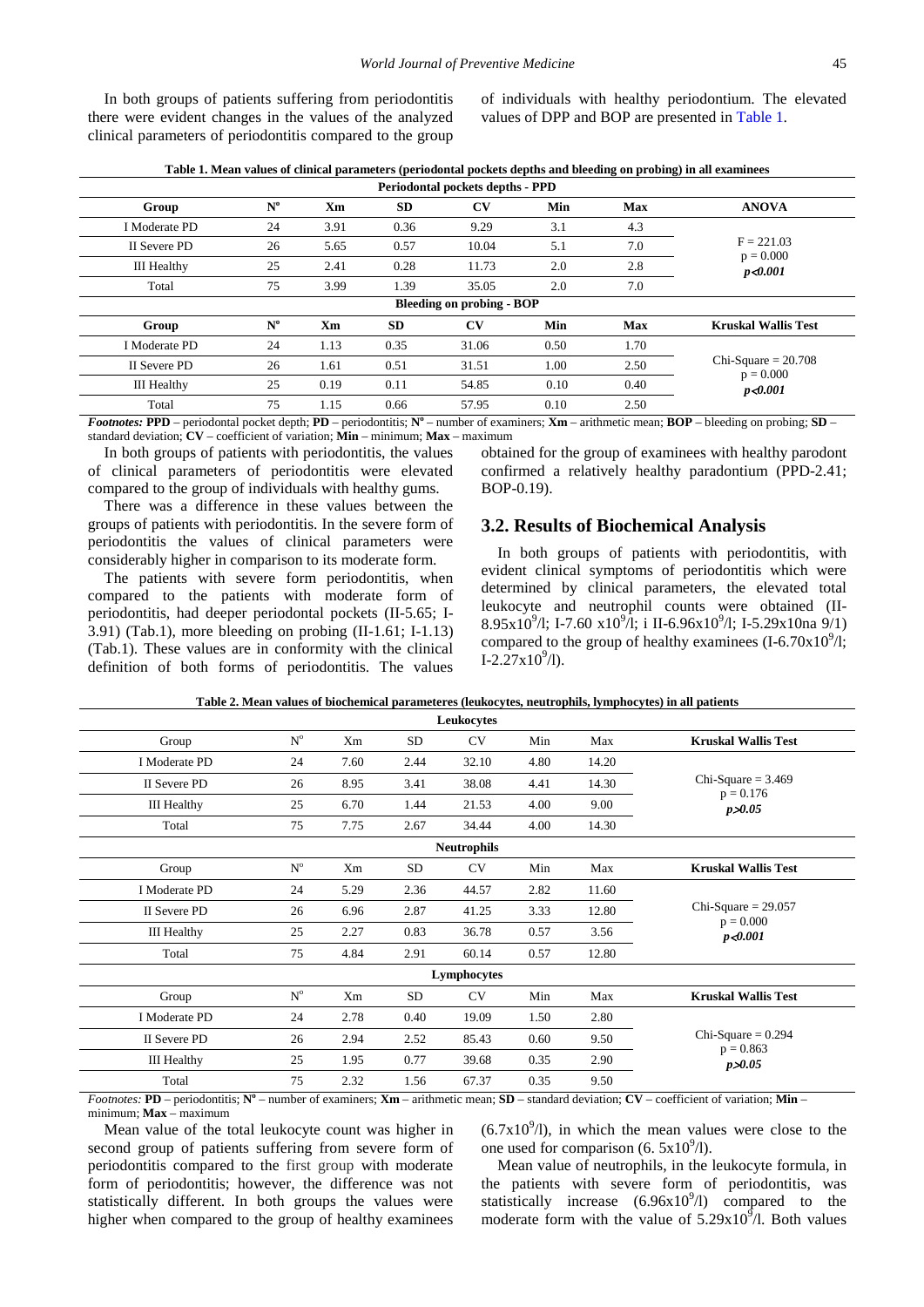were higher when compared to the values of healthy persons  $(III-2.27x10<sup>9</sup>/l)$  and the mean value given by the Central laboratory for biochemical researches of the Clinical Center Nis $(2.4x10<sup>9</sup>/l)$ , which served for comparison.

In respect to the lymphocyte count, the results showed that there was not an evident difference among the groups

with periodontitis (II-2.94x10<sup>9</sup>/l; I-2.78x10<sup>9</sup>/l) compared to the group of healthy subjects (III-1.95 $x10^9/1$ ).

It was obvious that there was a positive correlation between the clinical parameters of periodontitis showing the severity of disease and the total leukocyte and neutrophil counts in the peripheral blood.

|                        |                    | <b>TEST</b>      |               |              |                                  |  |
|------------------------|--------------------|------------------|---------------|--------------|----------------------------------|--|
|                        | <b>Moderate PD</b> | <b>Severe PD</b> | Control group | Total        | <b>Pearson</b><br>Chi-Square     |  |
| Total, $N^{\circ}$ , % | 24 (32%)           | 26 (34.7%)       | 25 (33.3%)    | 75 (100%)    |                                  |  |
| Gender, Nº, %          |                    |                  |               |              |                                  |  |
| male                   | $12(16.0\%)$       | 11 (14.7%)       | $7(9.3\%)$    | $30(40.0\%)$ | $\chi^2 = 2.558$<br>$p = 0.278$  |  |
| female                 | $12(16.0\%)$       | $15(20.0\%)$     | 18 (24.0%)    | $45(60.0\%)$ |                                  |  |
| <b>BOP, Nº, %</b>      |                    |                  |               |              |                                  |  |
| 0                      | $0(0\%)$           | $0(0\%)$         | $6(9.8\%)$    | $6(9.8\%)$   |                                  |  |
|                        | $9(14.8\%)$        | $3(4.9\%)$       | $4(6.6\%)$    | $16(26.2\%)$ | $\chi^2$ = 38.634<br>$p = 0.000$ |  |
|                        | 15 (24.6%)         | 23 (37.7%)       | $1(1.6\%)$    | 39 (63.9%)   |                                  |  |
| 3                      | $0(0\%)$           | $0(0\%)$         | $0(0\%)$      | $0(0\%)$     |                                  |  |
| CRP, $N^{\circ}$ , %   |                    |                  |               |              |                                  |  |
| $<$ 5mg/l              | 14 (18.7%)         | $12(16.0\%)$     | 24 (32.0%)    | 50 (66.7%)   | $\chi^2 = 15.353$                |  |
| $>5$ mg/l              | $10(13.3\%)$       | 14 (18.7%)       | $1(1.3\%)$    | 25 (33.3%)   | $p = 0.000$                      |  |
| FIBR, $N^{\circ}$ , %  |                    |                  |               |              |                                  |  |
| $<$ 4g/l               | 20(26.7%)          | $10(13.3\%)$     | 23 (30.7%)    | 53 (70.7%)   | $\chi^2 = 14.267$                |  |
| >4, g/l                | $4(5.3\%)$         | 16(21.3%)        | 2(2.7%)       | 22 (29.3%)   | $p = 0.000$                      |  |

**Table 4. Clinical and biochemical profiles of the study population**

|             | <b>Post Hoc Test</b><br>Dunnett T3 | Moderate (m)<br>$Mean + Std$ | Severe (s)<br>$Mean + Std$ | Control (c)<br>$Mean + Std$ | <b>Total</b><br>$Mean + Std$ | <b>ANOVA</b>                 |
|-------------|------------------------------------|------------------------------|----------------------------|-----------------------------|------------------------------|------------------------------|
| AGE         | $m \approx s$ c#m c#s              | $47.96 + 17.21$              | $49.69 + 16.49$            | $26.28 \pm 3.63$            | $41.33 + 17.42$              | $F = 22.058$<br>$p = 0.000$  |
| <b>BMI</b>  | $c \approx m \approx s$ c#s        | $23.83 \pm 3.39$             | $24.82 + 4.01$             | $21.59 + 3.90$              | $23.43 \pm 3.98$             | $F = 4.858$<br>$p = 0.010$   |
| <b>PPD</b>  | $c \# m \# s$                      | $3.82 + 0.57$                | $5.27+0.70$                | $1.76 + 0.39$               | $3.64 \pm 1.57$              | $F = 244.286$<br>$p = 0.000$ |
| <b>CAL</b>  | $c \# m \# s$                      | $2.05 \pm 0.53$              | $3.78 \pm 0.83$            | $0.25 \pm 0.19$             | $2.75 \pm 1.29$              | $F = 68.471$<br>$p = 0.000$  |
| <b>CRP</b>  | $m \approx s$ m#c s#c              | $4.93 \pm 3.23$              | $8.25 + 9.35$              | $1.09 + 1.48$               | $6.59 \pm 7.31$              | $F = 10.168$<br>$p = 0.000$  |
| <b>FIBR</b> | $m \approx s$ m#c s#c              | $4.29 + 0.83$                | $5.19 + 1.57$              | $2.80 + 0.86$               | $5.32{\pm}4.89$              | $F = 14.274$<br>$p = 0.000$  |

*Footnotes:***BMI** – body mass index; **PPD** – periodontal pocket dept; **CAL** – clinical attachment loss; **FIBR –** fibrinogen; **CRP** – C reactive protein; **m** – moderate periodontitis; **s** – severe periodontitis; **c** – control group

Patients with periodontitis were older (severe periodontitis-49.69±16.49; moderate periodontitis-47.96±17.21), had a higher body mass index (severe periodontitis-24.82±4.01; moderate periodontitis-23.83±3.39), compared with patients without periodontitis (age- 26.28±3.63; BMI - 21.59±3.90).

When analyzed as continuous variables, each indicator of periodontal health might be associated with age and body mass index.

Mean CRP levels were significantly higher (8.25 mol/l) among subjects with periodontal pocket depth >5mm, approximately one-half greater than the patients with less depth periodontal pockets, <5mm (CRP-4.93mol/l). Mean serum CRP levels were significantly higher in the patients with periodontitis when compared to healthy controls  $(1.09 \text{mol/l})$  ( $p = 0.000$ ).

Mean fibrinogen levels were significantly higher (5.19g/l) among subjects with periodontal pocket depth >5mm than the patients with less depth periodontal pockets, <5mm (4.29g/l). Mean serum fibrinogen levels were significantly higher in the patients with periodontitis when compared to healthy controls  $(2.80g/l)(p = 0.000)$ 

Subjects with severe periodontitis and high levels of mean clinical attachment loss (3.78mm) had significantly higher mean CRP levels  $(8.25\pm9.35 \text{ mol/l})$  and mean fibrinogen levels (5.19g/l) than subjects with moderate periodontitis and lower levels of mean clinical attachment loss (2.05±0.53mm) (mean CRP levels 4.93±3.23mol/l and mean fibrinogen levels 4.29g/l). In the control group CRP was very low  $(1.09 \pm 1.48 \text{ mol/l})$  and fibrinogen, too  $(2.80g/l)$ .(p = 0.000)

The periodontal parameters (BOP and PPD) were significantly correlated with CRP and fibrinogen in periodontal patients, specially in the group patients with severe periodontitis ( $p = 0.001$ ,  $p = 0.000$ ).

The CRP levels and fibrinogen were adjusted for factors known to be associated with elevated CRP, including age, add body mass index (BMI). Age and BMI were found to be significant covariates ( $p = 0.002$ ,  $p =$ 0.003). Multivariate linear regression showed that CRP levels and fibrinogen were increased in subjects with periodontitis and compared with the controls, adjusted for age, gender, body mass index and periodontal parameters ( BOP, AL PPD).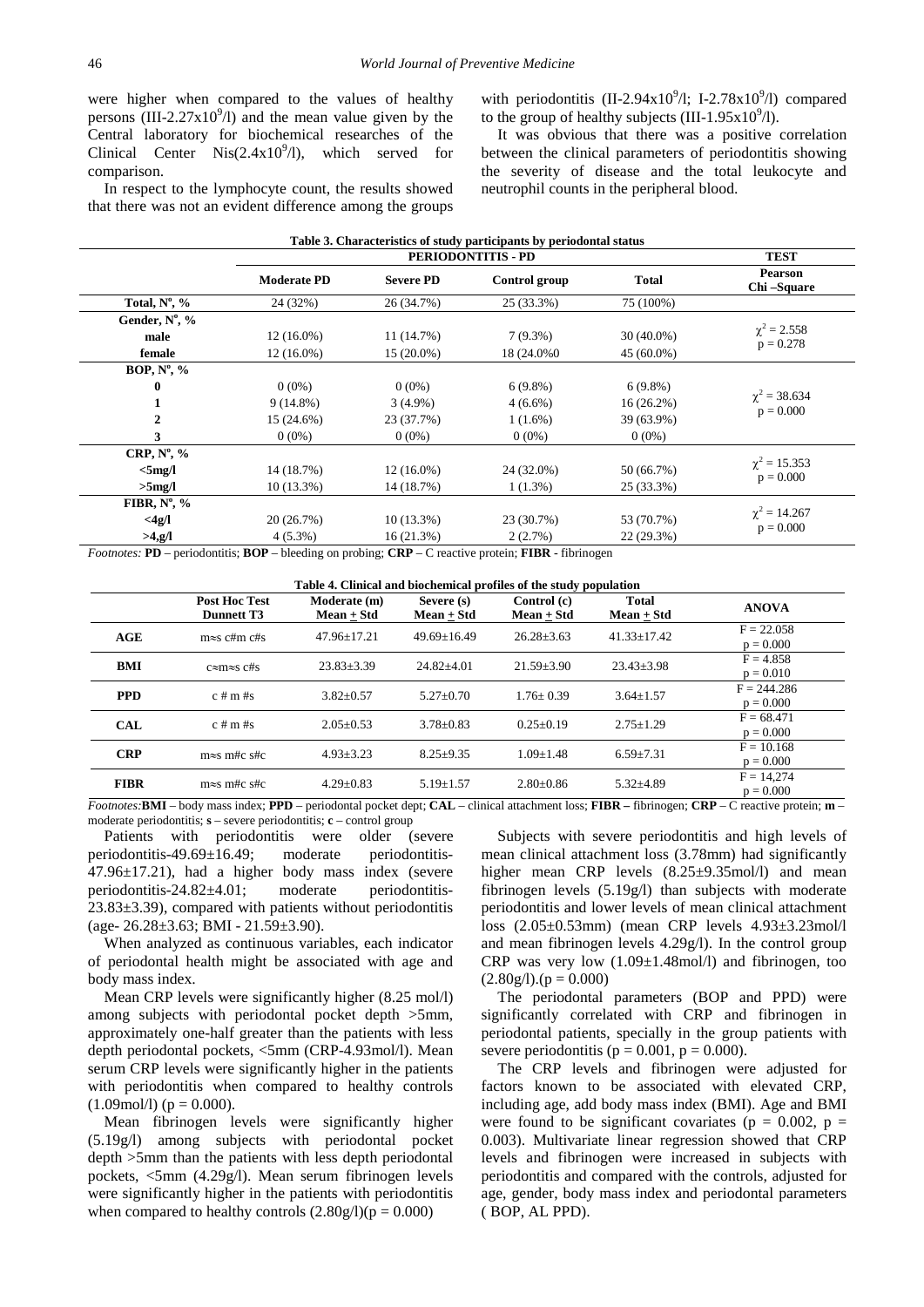# **4. Discussion**

In the present study demonstrated an increase in the total counts leukocytes and neutrophiles in the patients with severe form of chronic periodontitis  $(II-8.95 \times 10^{9}/I)$ ; II-6.96 $x10^9/1$ ), compared to the subjects with moderate form of periodontitis  $(I-7.60x10^{9}/I; I-5.29x10^{9}/I)$ . The findings in this research confirm the concept that stronger inflammation of the periodontium reported in the group of examinees with severe form of periodontitis can be the result of enhanced response of the total counts leukocytes and neutrophiles from the peripheral blood, which is in conformity with the basic function of leukocytes in infections and inflammations [\[21\].](#page-5-9) Leukocytes, before all polymorphonuclear leukocytes are the major systemic cells of phagocytosis and the first cells of the host defense mechanism against infective agents [\[22\].](#page-5-10) During periodontitis, as a bacterial infection, leukocytes are initially predominant cells of the host defense mechanism, and have a significant role in inflammation and pathogenesis [\[23,24\].](#page-5-11) The changes in the total counts leukocytes and neutrophiles in the leukocyte formula point to the presence of infection and inflammation, which can be the risk factor for systemic conditions and diseases [\[25\].](#page-5-12)

The analyses of the data from a sample representative for the Serbian population in Nis support the existence of a signaficant relation between periodontal health status, leukocytes, serum CRP levels and serum fibrinogen levels. The association of periodontitis i CRP levels and serum fibrinogen levels appears to be independent of other contributing factors in patients with periodontitis and increased CRP levels associated significantly with risk of any stroke and risk of ishemic stroke [\[26\]](#page-5-13) after adjusting for tradicional risk factors. In this study statistical analysis were performed with adjustment for potential confounders such as age, gender, and body mass index. These results were in accordance with results other reported [\[18,27,10,28\].](#page-5-7)

The results of this study confirmed those of previous study conducted with subjects that showed a significant association between dental disease and CVD [\[29,30,31\].](#page-5-14) Dorn et al. suggest that the capacity of the oral biofilm bacteria to invade not only the periodontal tissues but also the tissues of coronary arterias makes them possible factors connecting periodontitis and coronary artery disease [\[32\].](#page-5-15)

Kweider et al. [\[33\]](#page-5-16) have shown that the patients suffering from periodontitis have significantly higher counts of leukocytes and fibrinogen levels when compared to the control subjects. Inflammatory oral diseases, such as periodontitis, can influence the total leukocyte and neutrophil counts in the circulation considerably. The total leukocyte and neutrophil counts, as indicators of inflammation, at the same time show the association between oral disease, especially periodontitis, and systemic diseases in which the infection is an etiological factor (in cardiovascular diseases, especially myocardial infarction) [\[34,35\].](#page-5-17) After the initial publication of Mattila et al, [\[36\]](#page-5-18) that patients with periodontal infections had significant elevations of plasma fibrinogen and white blood cell count, a subsequent study observed that periodontitis was also associated with other markers of activated inflammation and hemostasis, including CRP [\[33\].](#page-5-16) This plasma biomarker that reflect the clinical potential of atherothrombotic disease may allow more precise prognostication in high-risk populations, and perhaps earlier diagnosis and intervention in patients at risk for or with occult cardiovascular disease [\[8\]](#page-5-19) and to improve vascular risk prediction in primary and secundary prevention [\[37\].](#page-5-20)

In his review paper, Bruno presents the current knowledge on the levels of certain markers of inflammation in periodontitis, among which the accompanying cellular factors of the peripheral blood: total leukocyte, erythrocyte and thrombocyte counts, as well as other plasma proteins (C-reactive protein) [\[38\].](#page-5-21) The majority of systemic factors of inflammation, among which the leukocytes, are predictable factors, that is the markers of systemic diseases [\[39,40\].](#page-5-22) The subgingival biofilm bacteria activate the acute phase hepatic response which further increases the total count of leukocytes and other inflammatory markers which can predispose the patient to systemic diseases [\[21,31\].](#page-5-9) These mediators, along with bacteria and their products, can play a significant role in the pathogenesis of atheroma and thrombus formation. Thus, Offenbacher et al.  $[41]$  suggest that both diseases can constitute a syndrome which would stand for "periodontitis-atherosclerosis syndrome". The mechanism involved in this syndrome is the inflammatory reaction caused by the oral biofilm in the periodontal tissues, and its potential consequences.

The mechanisms by which periodontitis contributes to CVD have not been confirmed, but there are numerous working hypothesis that will be proved or disproved [\[42\].](#page-6-1) Poor oral health and coronary heart disease are major worldwide health problems, and their associations are potentially important.

So, the results suggest that periodontal infection might be one of the underdiagnosed chronic inflammations contributory to systemic inflammatory respons, which in turn may increase the risk for CVDs. Those who suffered from periodontitis demonstrated a significantly higher incidence of coronary heart disease and premature death [\[8\].](#page-5-19) The more severe periodontal inflammation as supported in this study, may lead to lipid metabolism disturbance and a hipercoagulable state elevating circulating cytokines. Therefore, changes in this marker in periodontitis may be part of the explanation why periodontitis is associated with cardiovascular diseases. It is hypothesized that possibly daily episodes of a bacteremia originating from periodontal lesions are the cause for the changes in systemic markers in periodontitis [\[43,44\].](#page-6-2)

It is also noteworthy that there may be other potential pathways underlying the association between periodontitis and increased CVD risk and more studies are needed to clarify the role of periodontitis in the aetiology and development of CVD. Thus, it is possible that these CVD risk factors may serve as intermediate variables linking periodontal disease to eleveted CVD risk.

Periodontitis with all its clinical symptoms and consequences can pose a potential risk of systemic exposure to inflammatory stress with increased values of the markers of inflammation (leukocytes and neutrophils, CRP, and fibrinogen), and thus create a close connection with the systemic status of the patient [\[45,46\].](#page-6-3)

Finally, these findings suggest the necessity for further investigations regarding the association between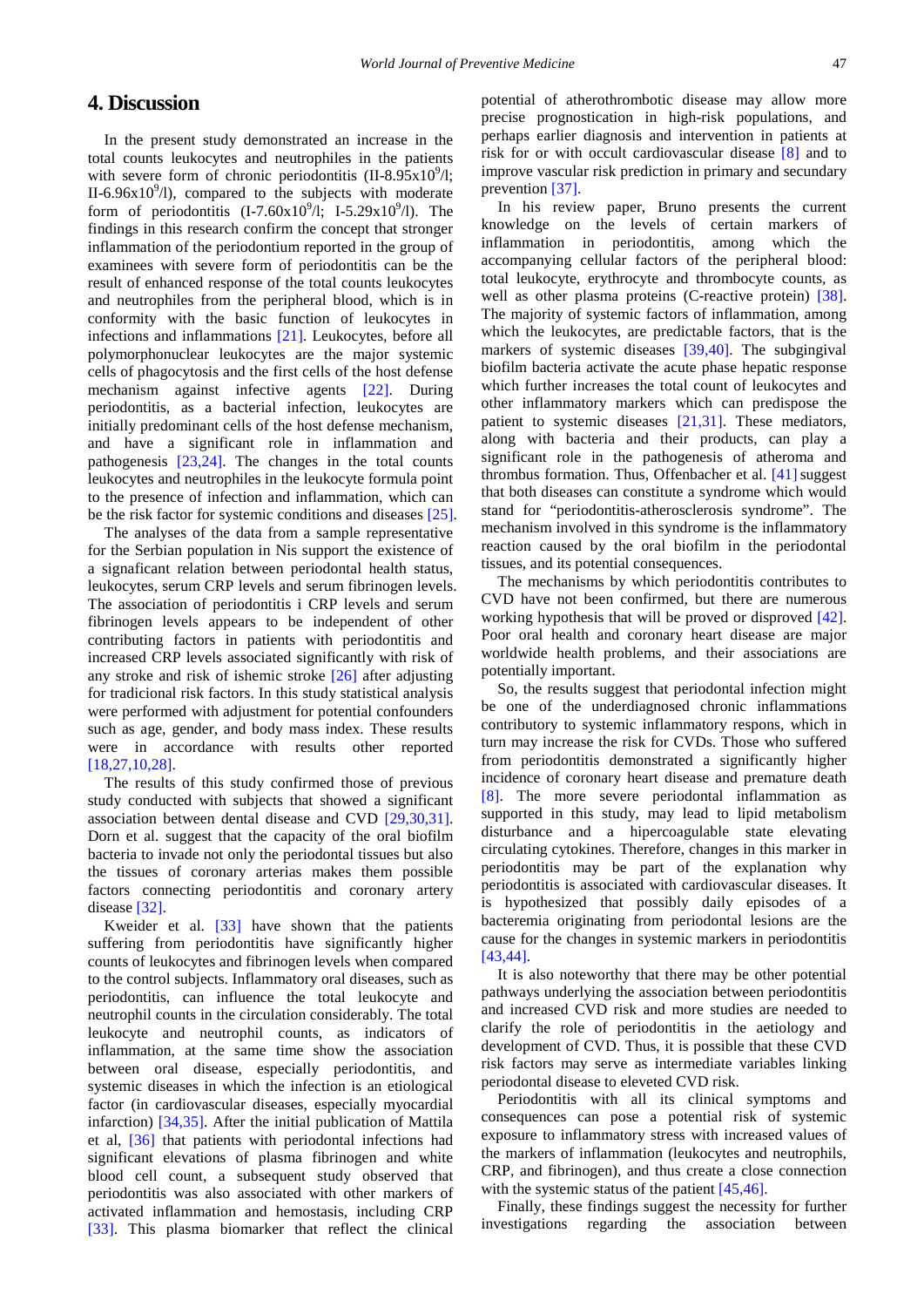periodontitis and systemic diseases, particularly a possible influence of periodontal therapy on the reduction of the mediators of inflammation, which would possibly decrease the risk of systemic diseases.

# **5. Conclusion**

In conclusion, the analysis of the data presented in this paper confirms the concept that the increase in the total counts leukocytes and neutrophiles in the patients with chronic periodontitis, especially its severe form, can be the indicator of possible exposure of an organism to some systemic disease.

Futher, plasma levels of acute-phase proteins (CRP and fibrinogen) are associated with periodontitis in periodontitis patients depends on the severity of disease after adjusting for age and BMI.

In addition, it should be a warning to doctors treating systemic diseases (cardiologists, doctors of internal medicine, etc.) to refer their patients to a dentist, that is a specialist in periodontology. Measures that can be implemented to improve oral health include definitive treatment of periodontitis, regular visits to a dental proffessional for toothcleaning, and improved oral hygiene.

# **Statement of Competing Interests**

The authors declare that they have no any financial support and any conflict of interest.

## **References**

- <span id="page-5-0"></span>[1] Van de Veire NR, Philippe J, Winter OD, Langlois M, Bernard D and Sutter JD. Neurohumoral and inflammatory activation in patients with coronary artery disease treated with stations. Heart, 2006; 92: 1858-1859.
- <span id="page-5-1"></span>[2] Libby P, Ridker PM. Inflammation and atherothrombosis. J Am Coll Cardiol, 2006; 48: 33-46.
- <span id="page-5-2"></span>[3] Chun Y-KJ, Chun K-RJ, Olguin DA, Wang HL. Biological foundation for periodontitis as a potential risk factor gor atherosclerosis. J Periodontal Res, 2005; 40: (1): 87.
- [4] Hujoel PP, Drangshilt M, Spiekerman C, DeRouen TA. Periodontal disease and coronary heart disease risk. JAMA, 2000; 37: 445-450.
- <span id="page-5-8"></span>[5] Beck J, Garcia R, Heiss G, Vokonas PS, Offenbacher S. Periodontal Disease and cardiovascular disease. J Periodontol, 1996; 67: 1123-1137.
- [6] Yamalik N, Caglayan F, Kiline K, Kiline A, Tumer C. The importamce of data presentation regarding gingival cervicular fluid myeloperoxidase and elastase-like activity in periodontal disease and health status. J Periodontol, 2000; 71: 460-467.
- <span id="page-5-3"></span>[7] Seymour RA, Preshaw PM, Thomason JM, Ellis JS, Steele JG. Cardiovascular diseases and periodontology. J Clin Periodontol, 2003; 30: 279-292.
- <span id="page-5-19"></span>[8] Ridker PM, Cushman M, Stampfer MJ. Inflammation, aspirin, and the risk of cardiovascular disease in apparently healthy men. New England Journal of Medicine, 1997; 336: 973-979.
- <span id="page-5-4"></span>[9] Pejčić A, Peševska S, Grigorov I, Bojović M.: Periodontitis as a Risk Factor for General Disorders. Acta Facultatis Medicae Naissensis, 2006; 23 (1): 59-65.
- <span id="page-5-5"></span>[10] Slade DE, Ghezzi EM, Heiss E, Beck DJ, Riche E, Offenbacher S. Relationship between periodontal disease and C-reactive proteins among adult in atherosclerosis risk in commmunites study. Arch intern Med, 2003;163(26): 1172-1179.
- [11] Riche LE, Boggess AK, Lieff S, Murtha PA. Periodontal disease increases the risk of preterm delivery among preeclamptic women. Ann Periodontol, 2002; 7: 95-101.
- [12] Salvi GE, Yalda B, Collins JG. Inflammatory mediator response as a potential risk marker for periodontal diseases in insulindependent diabetes mellitus patient. J Periodontol, 1997; 68: 127- 131.
- [13] Katsuragi Y, Matsuda N, Nakamura M, Murayama Y. Neutrophil functions in patients with severe periodontal disease. Adv Dent Res, 1988; 2(2): 359-363.
- [14] Geerts SO, Nys M, De Mol P, Charpentier J. Systemic release of endotoxins induded by gentle mastication: Association with periodontitis severity. J Periodontol, 2002; 73(1): 73-78.
- [15] Beck JD, Garcia R, Heiss G. Periodontal disease and cardiovascular disease. J Periodontol, 1996; 67(10Suppl): 1123- 1137.
- <span id="page-5-6"></span>[16] Loos BG. Systemic markers of inflammation in periodontitis. J Periodontol, 2005; 76: 2106-2115.
- [17] Meskin LH. Focal infection-back with a bang. J Am Dent Assoc, 1998; 128: 12-14.
- <span id="page-5-7"></span>[18] Noack B, Genco JR, Trevisan M, Grossi S, Zanbon JJ, De Nardin E. Periodontal infections contribute to elevated systemic Creactive protein level. J Periodontol, 2000; 72(9): 1222-1227.
- [19] Morrison HI, Ellison LF, Taylor GW. Periodontal disease and risk of fatal coronary heart and cerebrovascular diseases. J Cardiovasc Risk, 1999; 6(1): 7-11.
- [20] Newman GM, Takei HH, Carranza AF. *Carranza's Clinical periodontology*. W.B. Saunders company - 9<sup>th</sup> ed. New York, 2002.
- <span id="page-5-9"></span>[21] Rudin SR. Laboratory tests and their significance in Walter Hall. Critical decisions in Periodontology, 2003; 4-6.
- <span id="page-5-10"></span>[22] Agarwal S, Huang PJ, Piesco NP, Suyuki JB, Riccelli AE, Johns LP. Altered neutrophil function in localized juvenile periodontitis: Intrinsic or induced? J Periodontol, 1996; 67: 337-344.
- <span id="page-5-11"></span>[23] Miyasaki KT. The neutrophil: mechanisms of controlling periodontal bacteria. J Periodontol, 1991; 62: 761-764.
- [24] Kurita-Ochiai T, Fukushima K, Ochiai K. Lipopolysacharide stimulates butyric acid- induced apoptosis in human peripheral blood mononuclears cells. Infect Immun,1999; 67: 22-29.
- <span id="page-5-12"></span>[25] Slots J. Update on general health risk of periodontal disease. Inter Dent J, 2003; 53: 200-207.
- <span id="page-5-13"></span>[26] Bos MJ, Schipper MA, Koudstaal PJ. High serum C-reactive protein levels is not an independent predictor for stroke. Circulation, 2006; 114: 1591-1598.
- [27] Loos GB, Craandijk J, Hoek F. Elevation of systemic markers related to cardiovascular disease in the peripheral blood of periodontitis patients. J Periodontol, 2000; 71(10): 1529-1534.
- [28] Lowe GDO, Woodward M, Rumley A. Total tooth loss and prevalent cardiovascular disease in men and women: possible roles of citrus fruit consumption, vitamin C, and inflammatory and thromotic variables. J Clin Epidemiol, 2003; 56: 694-700.
- <span id="page-5-14"></span>[29] Mattila KJ, Valle MS, Nieminen MS. Dental infections and coronary atherosclerosis. Atherosclerosis, 1993; 103: 205-211.
- [30] Emingil G, Buduneli E, Aliyer A. Association between periodontal disease and acute myocardial infarction. J Periodontol, 2000; 71: 1882-1886.
- [31] Lopez R, Oyarzun M, Naranjo C, Cumsille F, Ortiz M, Baelum V. Coronary heart disease and periodontitis-a case control study in Chilean adults. J Clin Periodontol, 2002; 29: 468-473.
- <span id="page-5-15"></span>[32] Dorn BR, Dunn WA and Projulske-Fox A. Invasion of human coronary artery cells by periodontal pathogens. Infection and Immunity, 1999; 67: 5792-5800.
- <span id="page-5-16"></span>[33] Kweider M, Lowe GD, Murray GD, Kinane DF, McGowan DA. Dental disease, fibrinogen and white cell count; links with myocardial infarction. Scott Med J, 1993; 38: 73-74.
- <span id="page-5-17"></span>[34] Wu T, Trevisan M, Genco RJ, Falkner KL, Dorn JP, Sempos CT. Examination of the relation between periodontal health status and cardiovascular tisk factor:serum total and high density lipoprotein cholesterol, C-reactive protein, and plasma fibrinogen. Amer J Epidemiol, 2000; 151: 273-282.
- [35] Hansen PR. Rola of neutrophils in myocardial ischemia and reperfusion. Circulation,1995; 91: 1872-1885.
- <span id="page-5-18"></span>[36] Mattila K, Nieminen M, Voltonen V. Association between dental health and acute myocardial infarction. BMJ, 1989; 289: 779-782.
- <span id="page-5-20"></span>[37] Tsimikas S, Willerson JT, Ridker PM. C-reactive protein and other emerging blood biomarkers to optimize risk stratification of vulnerable patients. J Am Coll Cardiol, 2006; 47: 19-31.
- <span id="page-5-21"></span>[38] Bruno G Loos. Systemic markers of inflammation in periodontitis. J Periodontol, 2005; 76/11-s/:2106-2115.
- <span id="page-5-22"></span>[39] Madjid M, Awan I, Willerson TJ, Casscells W. Leukocyte count and Coronary heart disease. J Am Coll Cardiol, 2004; 44: 195-199.